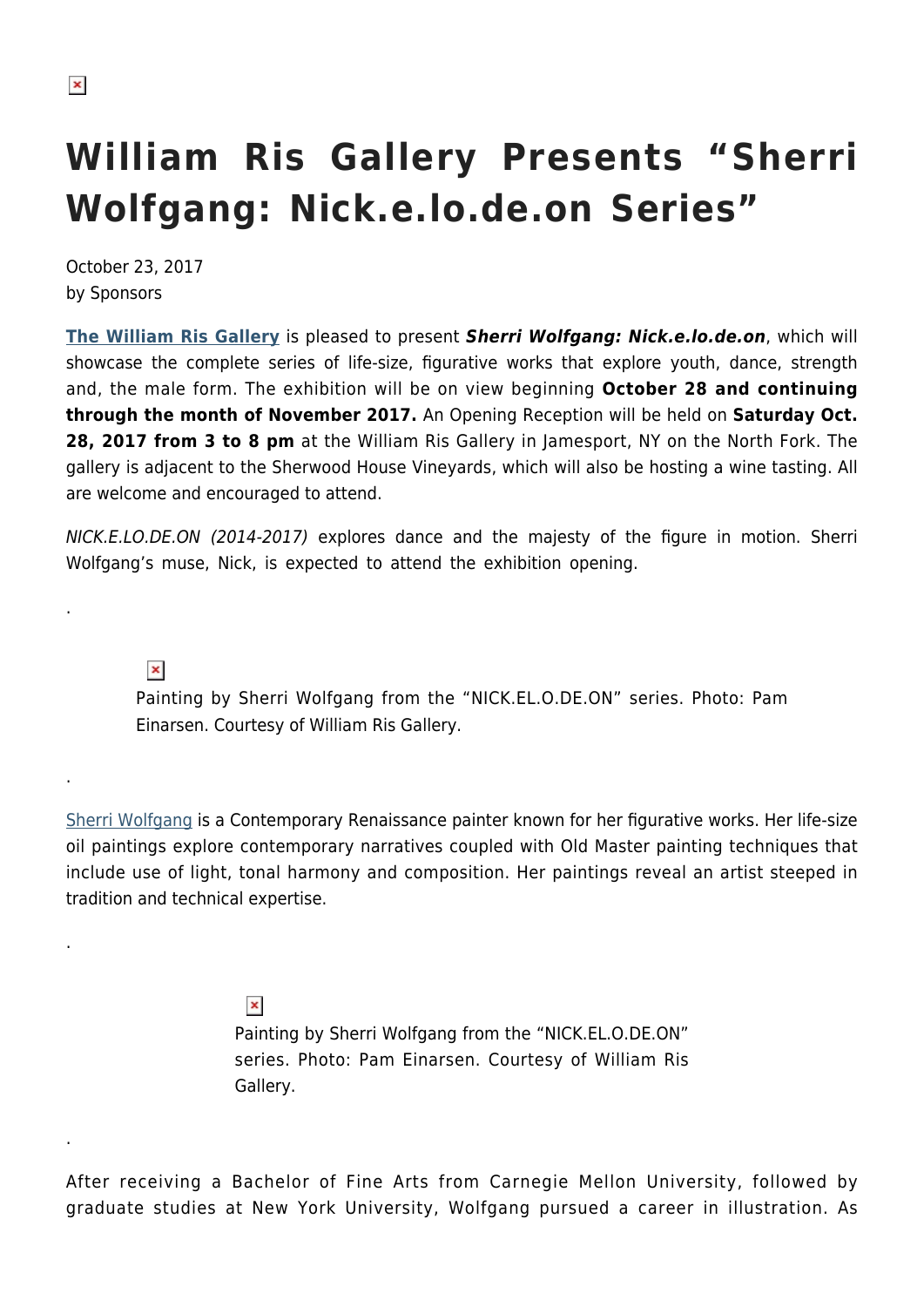an internationally renowned illustrator, she received numerous awards for her covers for the **New York Times magazine, Worth, Time, Barrons, Forbes, Business Week** and **Der Spiegel**. In addition, she developed successful advertising campaigns for **Coca-Cola, Burger King, Reebok, NBC, Nike, MTV** and **Nickelodeon**.

In 2006, Wolfgang returned to her fine arts roots using figurative art to examine and celebrate the human condition. Her work has been included in group shows at the Westport Arts Center (Westport, CT) and the Silvermine Guild (New Canaan, CT) as well as solo shows at Nylen Gallery (Westport, CT) and City Lights Gallery (Bridgeport, CT). Most recently, Sherri Wolfgang had a solo exhibition at the reknowned Housatonic Museum of Art in Bridgeport, CT, which was well received, breaking the museum's records for the opening attendance. Click [here](https://hamptonsarthub.com/2017/07/10/features-figurative-paintings-by-sherri-wolfgang-explore-body-image-at-housatonic-museum-of-art/) to read Susan Hodara's story on the museum survey for Hamptons Art Hub.

## $\pmb{\times}$

.

.

.

.

Painting by Sherri Wolfgang from the "NICK.EL.O.DE.ON" series. Photo: Pam Einarsen. Courtesy of William Ris Gallery.

## $\pmb{\times}$

Painting by Sherri Wolfgang from the "NICK.EL.O.DE.ON" series. Photo: Pam Einarsen. Courtesy of William Ris Gallery.

## **About the William Ris Gallery**

The William Ris Gallery has roots that stretches for decades. In 1966, Barbara Starr Schreckengaust opened the Camp Hill Gallery and Academy of Art along with her son, William Ris, in Camp Hill, Pennsylvania. Their collaboration, love and knowledge of the arts was the foundation for the continued success of the gallery which was renamed in Bill's honor following his death in 1970. In 1971, the gallery opened its second location in Stone Harbor, New Jersey. The gallery's stable of artists has a dedicated following that is renowned and recognized nationally. Today, in their new location in Jamesport, New York, William Ris' sister, Mary Cantone, continues to run the gallery with their high standards and collective shared vision in its new North Fork home.

Visit [www.williamris.com](http://www.williamris.com) to learn more.

 $\pmb{\times}$